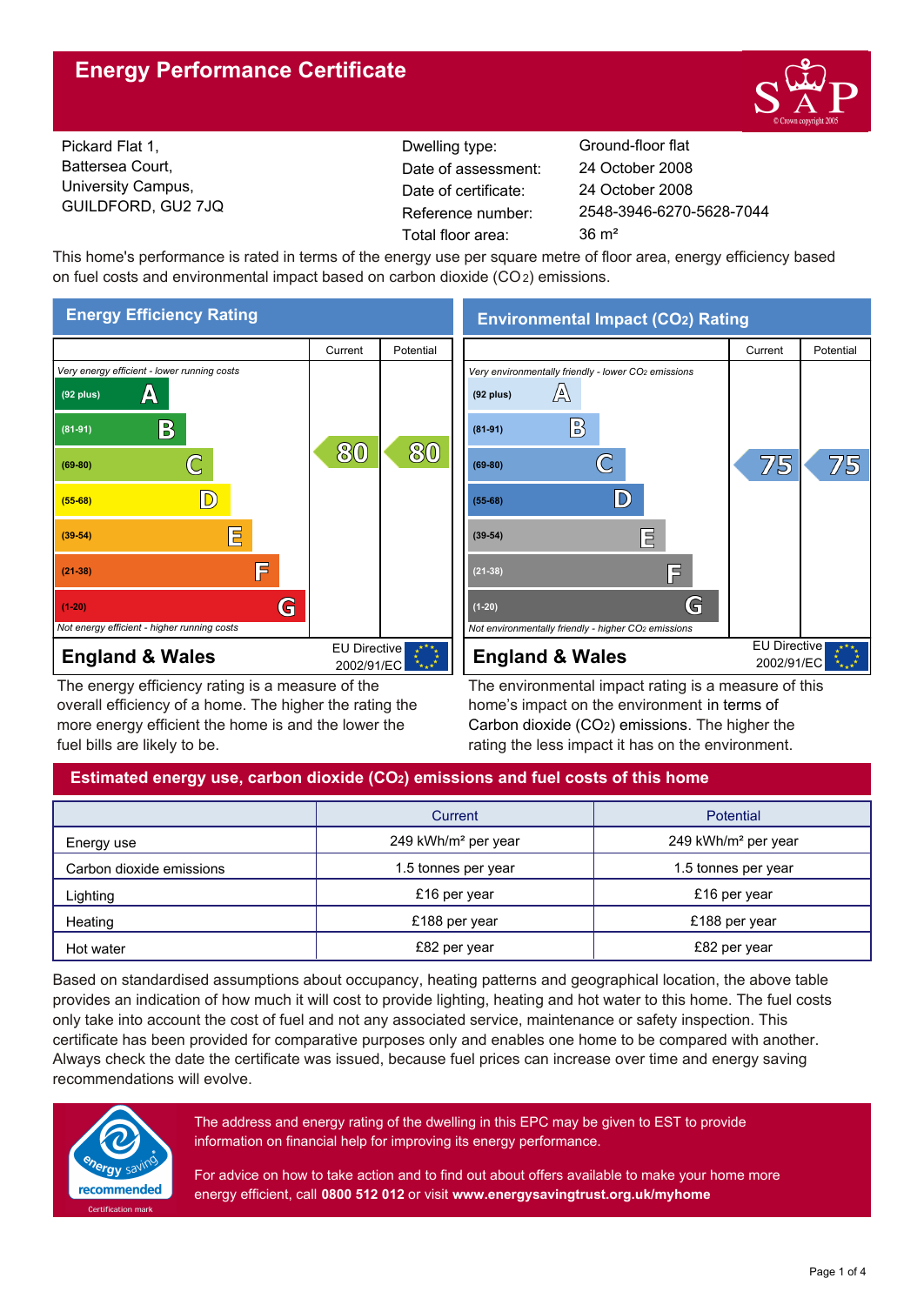#### **About this document**

The Energy Performance Certificate for this dwelling was produced following an energy assessment undertaken by a qualified assessor, accredited by Elmhurst Energy Systems, to a scheme authorised by the Government. This certificate was produced using the RdSAP 2005 assessment methodology and has been produced under the Energy Performance of Buildings (Certificates and Inspections) (England and Wales) Regulations 2007 as amended. A copy of the certificate has been lodged on a national register.

| Assessor's accreditation number: | EES/002004                                     |
|----------------------------------|------------------------------------------------|
| Assessor's name:                 | Gary John Ryan                                 |
| Company name/trading name:       | <b>Energy Assess UK Limited</b>                |
| Address:                         | 5 Bryanstone Close, Guildford, Surrey, GU2 9UJ |
| Phone number:                    | 07894 801 963                                  |
| Fax number:                      | 01483 829557                                   |
| E-mail address:                  | gary@energyassessuk.com                        |
| Related party disclosure:        |                                                |

#### **If you have a complaint or wish to confirm that the certificate is genuine**

Details of the assessor and the relevant accreditation scheme are as above. You can get contact details of the accreditation scheme from their website at www.elmhurstenergy.co.uk together with details of their procedures for confirming authenticity of a certificate and for making a complaint.

### **About the building's performance ratings**

The ratings on the certificate provide a measure of the building's overall energy efficiency and its environmental impact, calculated in accordance with a national methodology that takes into account factors such as insulation, heating and hot water systems, ventilation and fuels used. The average Energy Efficiency Rating for a dwelling in England and Wales is band E (rating 46).

Not all buildings are used in the same way, so energy ratings use 'standard occupancy' assumptions which may be different from the specific way you use your home. Different methods of calculation are used for homes and for other buildings. Details can be found at www.communities.gov.uk/epbd.

Buildings that are more energy efficient use less energy, save money and help protect the environment. A building with a rating of 100 would cost almost nothing to heat and light and would cause almost no carbon emissions. The potential ratings on the certificate describe how close this building could get to 100 if all the cost effective recommended improvements were implemented.

#### **About the impact of buildings on the environment**

One of the biggest contributors to global warming is carbon dioxide. The way we use energy in buildings causes emissions of carbon. The energy we use for heating, lighting and power in homes produces over a quarter of the UK's carbon dioxide emissions and other buildings produce a further one-sixth.

The average household causes about 6 tonnes of carbon dioxide every year. Adopting the recommendations in this report can reduce emissions and protect the environment. You could reduce emissions even more by switching to renewable energy sources. In addition there are many simple everyday measures that will save money, improve comfort and reduce the impact on the environment. Some examples are given at the end of this report.

#### **Visit the Government's website at www.communities.gov.uk/epbd to:**

- Find how to confirm the authenticity of an energy performance certificate
- Find how to make a complaint about a certificate or the assessor who produced it •
- Learn more about the national register where this certificate has been lodged •
- Learn more about energy efficiency and reducing energy consumption •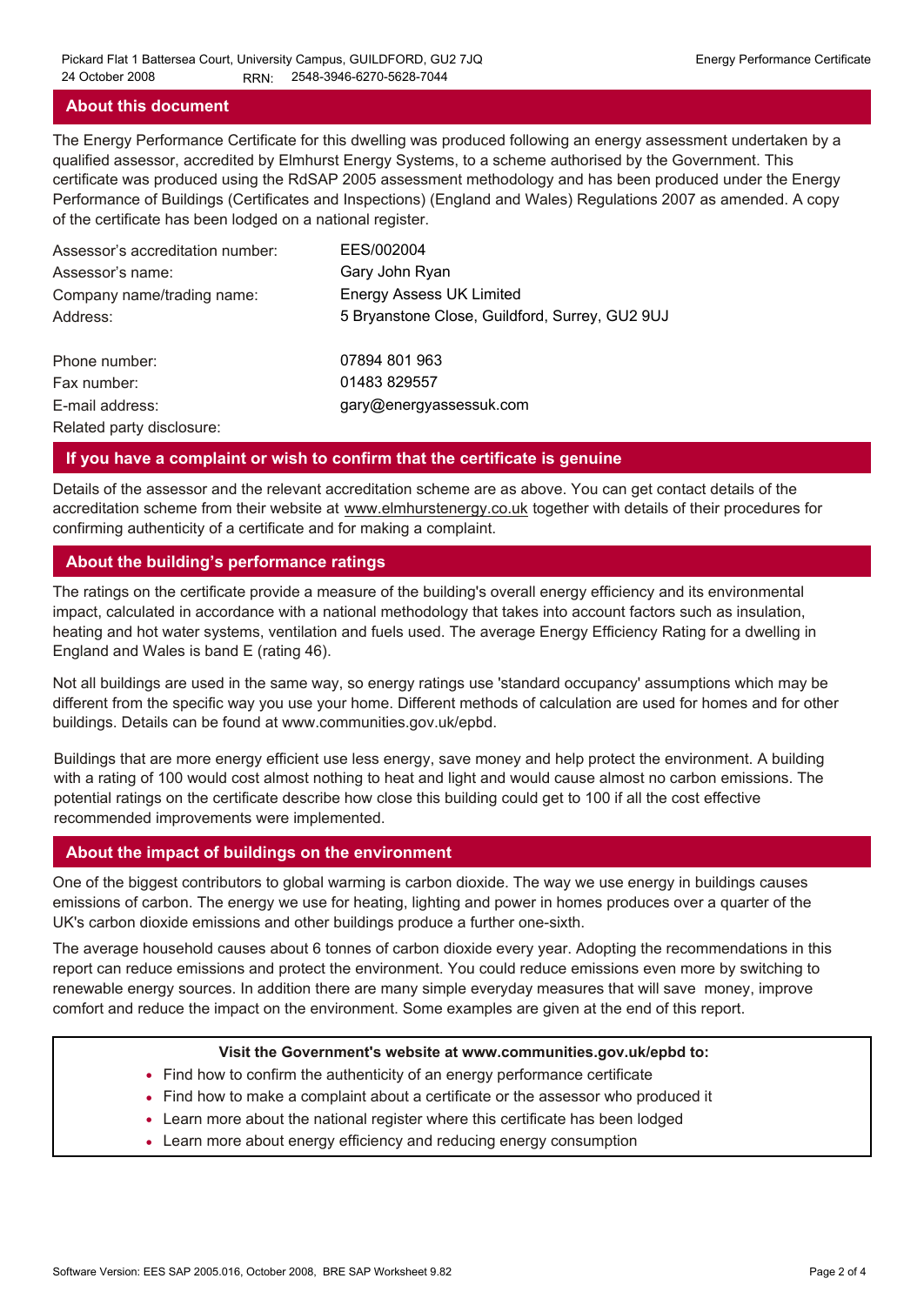# Recommended measures to improve this home's energy performance

Pickard Flat 1, Battersea Court, University Campus, GUILDFORD, GU2 7JQ Date of certificate:

Reference number: 2548-3946-6270-5628-7044 24 October 2008

## **Summary of this home's energy performance related features**

The following is an assessment of the key individual elements that have an impact on this home's performance rating. Each element is assessed against the following scale: Very poor / Poor / Average / Good / Very good.

| Elements                                  | Description                                                        | Current performance      |               |
|-------------------------------------------|--------------------------------------------------------------------|--------------------------|---------------|
|                                           |                                                                    | <b>Energy Efficiency</b> | Environmental |
| Walls                                     | Cavity wall, filled cavity                                         | Good                     | Good          |
| Roof                                      | (another dwelling above)                                           |                          |               |
| Floor                                     | Solid, no insulation (assumed)                                     |                          |               |
| Windows                                   | Fully double glazed                                                | Good                     | Good          |
| Main heating                              | Community scheme                                                   | Good                     | Good          |
| Main heating controls                     | Flat rate charging, no thermostatic control of room<br>temperature | Very poor                | Very poor     |
| Secondary heating                         | None                                                               |                          |               |
| Hot water                                 | From main system                                                   | Very good                | Very good     |
| Lighting                                  | Low energy lighting in all fixed outlets                           | Very good                | Very good     |
| Current energy efficiency rating          |                                                                    | C <sub>80</sub>          |               |
| Current environmental impact (CO2) rating |                                                                    |                          | C 75          |

## **Low and zero carbon energy sources**

None

## **Recommendations**

None

## **Further measures to achieve even higher standards**

None